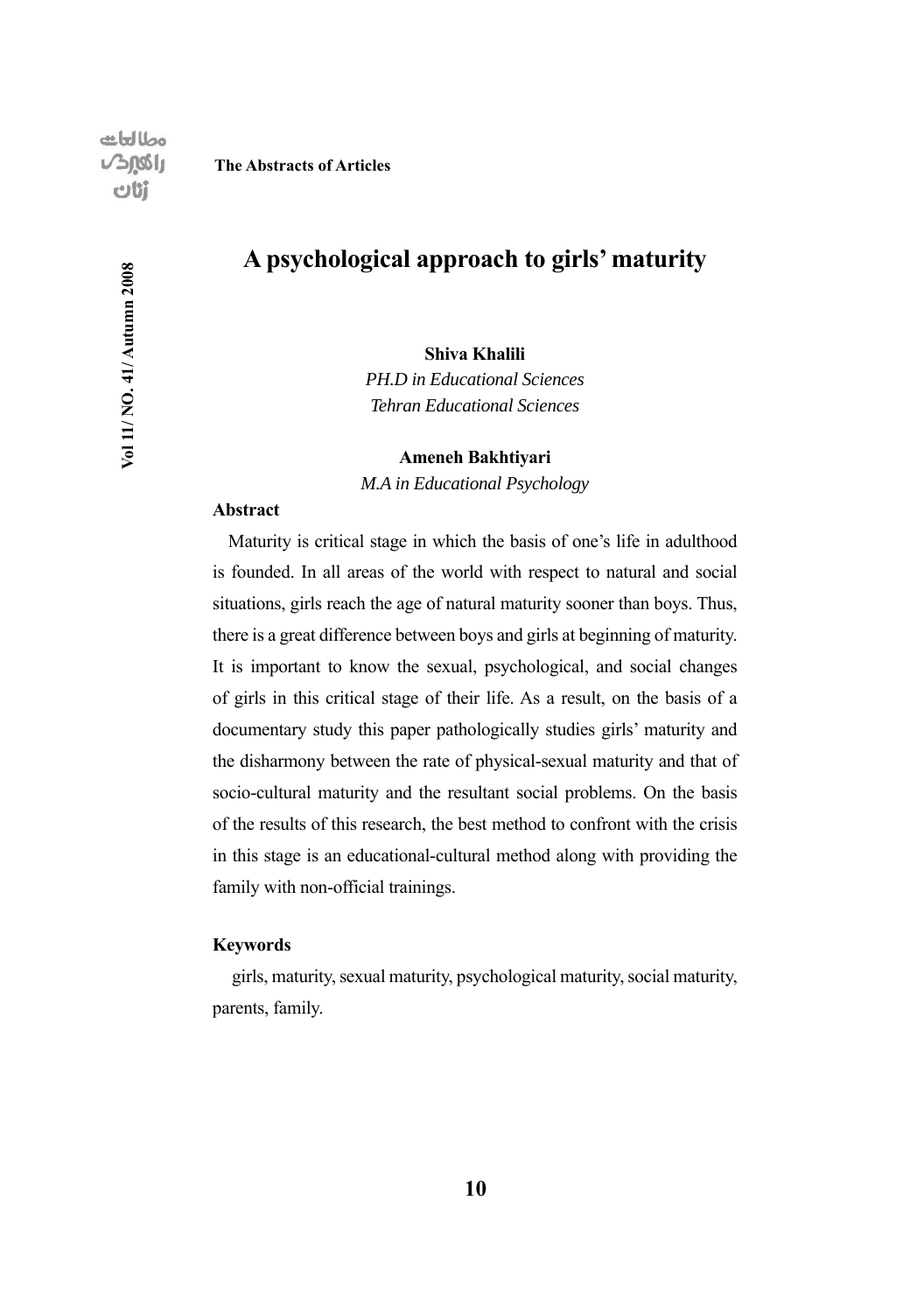## **An assessment of pre-university school girls' trends towards police jobs**

### **Ali Akbar Qahramani**

*PH.D in Sociology Disciplinary Sciences University*

### **Abstract**

This research studies job trends of pre-university school girls in Tehran towards disciplinary jobs. One of the important goals of this paper is identification of the factor influencing on the rate of job trends of school girls towards disciplinary jobs. The statistical population included all the pre-university daily school girls in Tehran, among whom 379 people were chosen through random cluster sampling. The research method was a survey performed by means of collecting information through a questionnaire designed by the researcher. In addition, the relationship between the independent variable (personal and familial characteristics of students, knowledge of police and their social status, police behavior) and dependant variable (trends of girl students towards police job). The major results attained from the study show that there is a meaningful relationship between independent variables such students' average grade, residence area, their familial characteristics (social and economic), the social status of police, knowledge of police, the behavior of police toward the public and the dependent variable, i.e. the students' trend towards police job. No meaningful relationship was found between age and field of study and the students' job trends.

#### **Keywords**

 disciplinary forces, job trends, high school students, knowledge of police job, social status of police, women police, police behavior.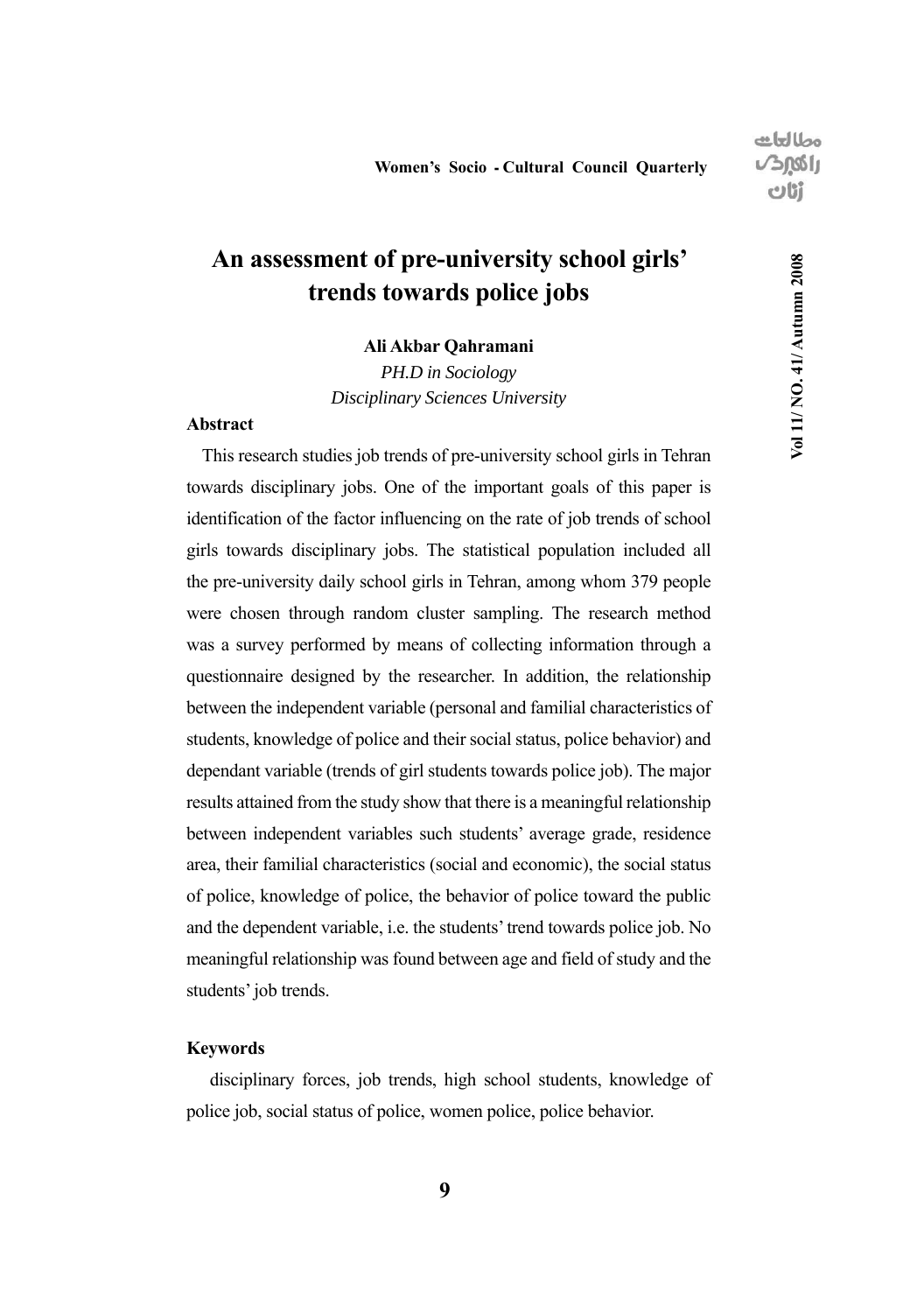Vol 11/NO. 41/Autumn 2008

#### **The Abstracts of Articles**

## **Girls and the use of internet**

**Maryam Farahmand**

*M.A in Women Studies Academy of Human Sciences and Cultural Studies*

### **Abstract**

Internet, as one of the most efficient global media for establishing global relations and interactions, has a pivotal role in transferring culture and information. Concerning the use of this technology, world countries can be divided into producer and consumer countries. Nowadays, youths have the most share in using this medium and internet technology, on the other hand, has the most positive and negative influence on youths, especially, on girls. Thus, studying these influences with respect to sex is inevitable. Through documentary study, this paper evaluates the rate of use by different sexes, the type of use and the various influences of internet on adolescent and young girls. The results of the study show the following aftermaths: internet as a threat to the identity of girls, internet addiction, acculturation through internet, involvement into unreal love, and sexual abuse.

#### **Keywords**

 adolescents, girls, internet, information technology, identity, gender differences.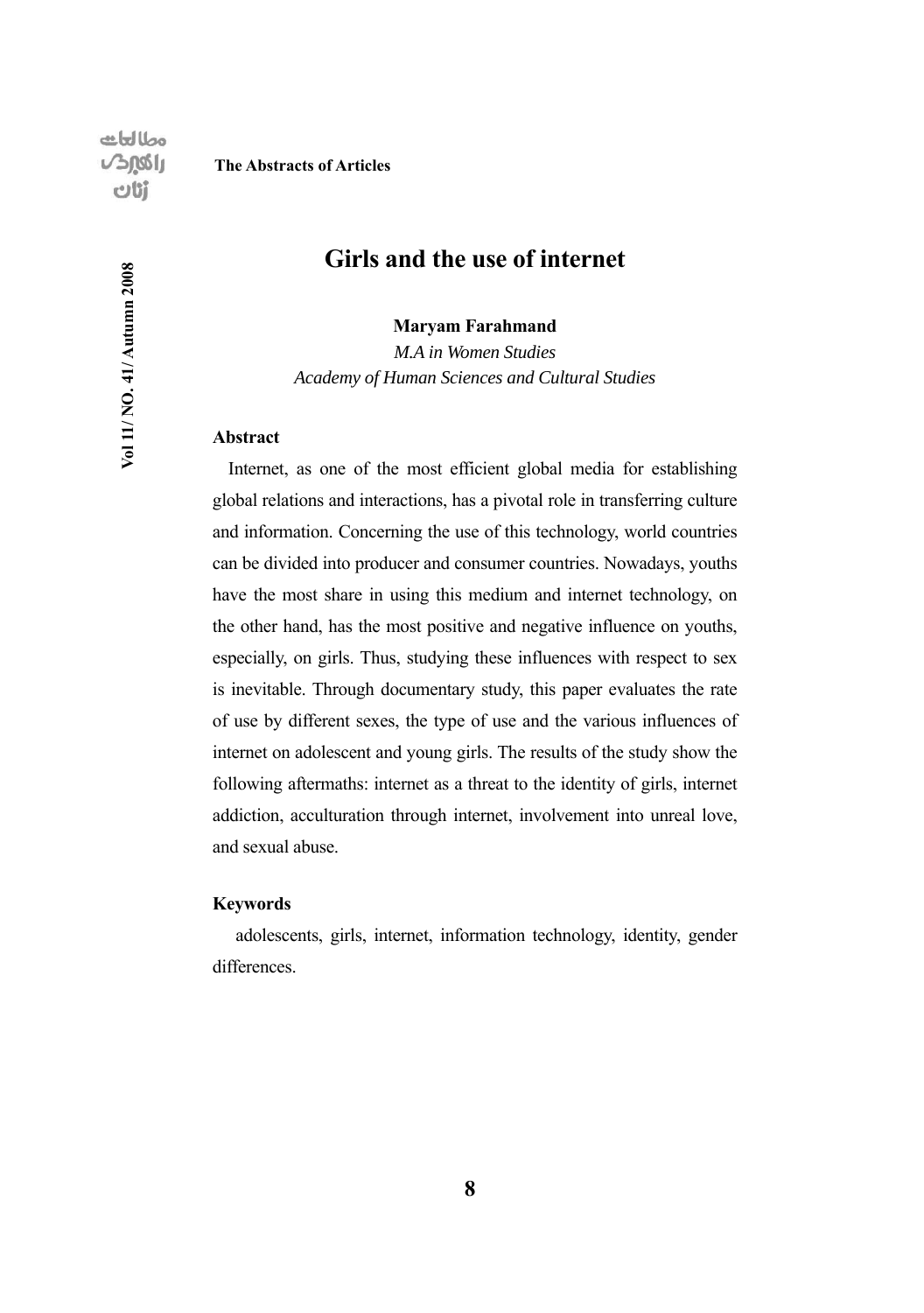## **An assessment of the socio-cultural needs of high-school girls in Isfahan**

**Reza Esma'ili**

*PH.D in Sociology Islamic Azad University Khurasgan Branch* **Kamran Rabi'i** *PH.D Student in Sociology* 

### **Abstract**

Socio-cultural needs are among the most conspicuous spiritual needs drawing the attention of governments, organizations, and socio-cultural institutions that try to answer these needs by means of a wide range of different programs. The success of these institutions is primarily dependent on access to accurate knowledge of needs felt and expressed by addresses. As a result, to perform various studies it is necessary to assess the needs of different groups of people. Thus, this paper identifies and classifies the needs of middle and high school girls in Isfahan on the basis of survey method and a sample of 502 people. The results show that emotional and psychological needs are at the first level, social needs at the second level, economic needs at the third level, and cultural needs at the fourth. The adolescent girls declared participating in recreational activities as their first recreational need. Family is girls' most important reference group and they are willing to be attended more by their families. In other words, empathy and intimate relationships are more important for the girls than money and other facilities.

### **Keywords**

socio-cultural needs, spare time, adolescent girls, Isfahan, family.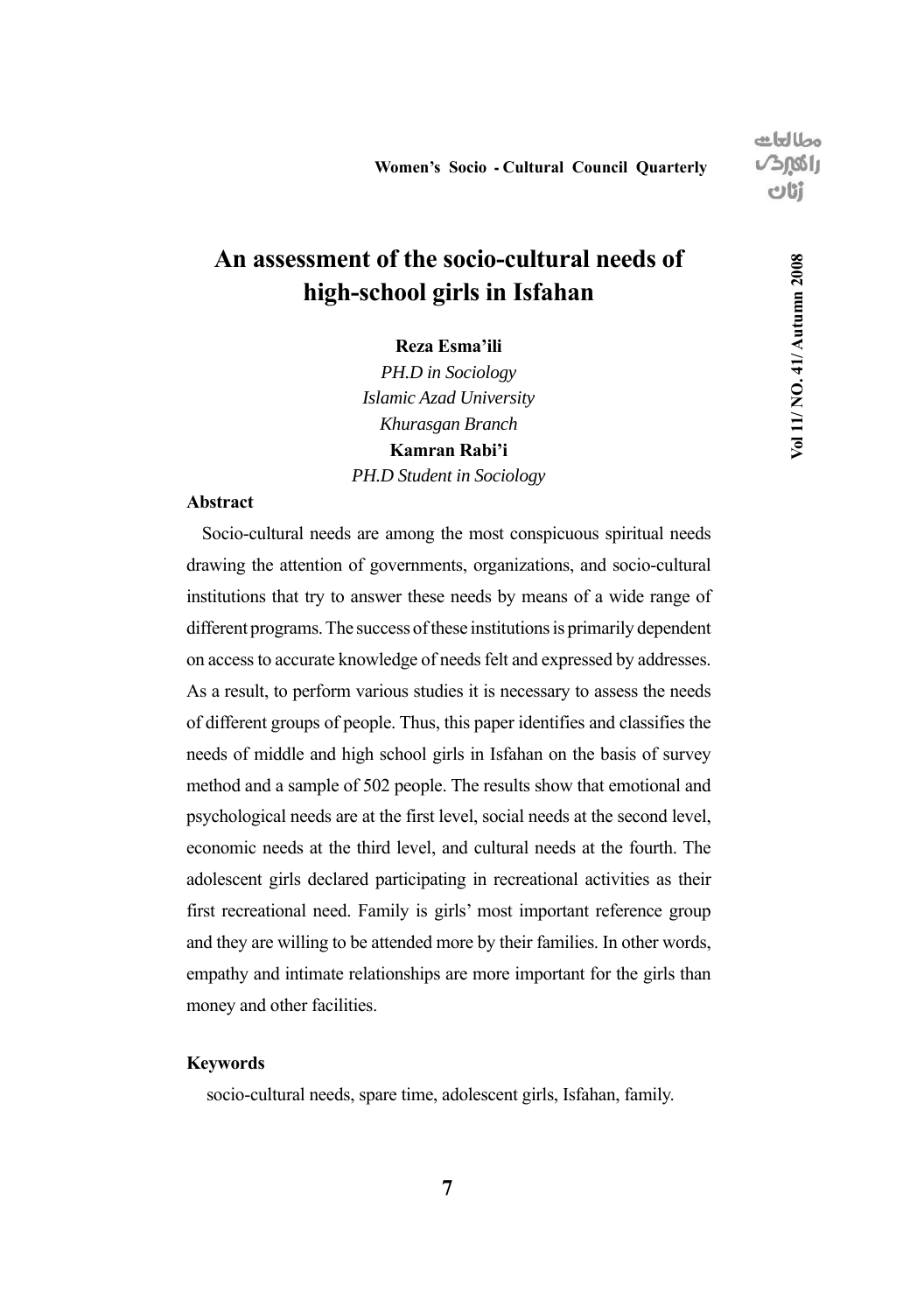Vol 11/ NO. 41/ Autumn 2008

#### **The Abstracts of Articles**

## **A sociological analysis of secret language among girls**

**Shida Etezadi**

*PH.D student in Linguistics* **Fatemeh Sadat Alamdar** *M.A student in Sociology*

#### **Abstract**

In some circumstances, verbal communication in society creates a new phenomenon called secret language (argo) influenced by social abnormalities. Studying the language will reveal the taboo and sacred meaning domains of language-users. The use of such vocabulary by youths and its influence as a subculture create a special type of verbal communication among them which needs to be studied scientifically. As a result, on the basis of a documentary study, this paper investigates the causes and way of the infiltration and spread of secret language, the impact of gender on it, the way in enters into the subculture of young Iranian girls. The results of the study show that the youth, including the girls, incline towards using secret language to conceal their opinions and ideas because explicit use of some words is at odd with the norms, customs, and atmosphere of a society. Friends groups, parties, SMSs, weblogs, etc are areas in which secret language is used and spread. The increase in the use of such words is a threat for Farsi and may lead to a linguistic anarchy. Preventing the phenomenon is possible only through a scholarly critique of the present situation.

#### **Keywords**

 secret language, girls, argo, linguistic taboo, gender, sociolinguistics, youth subculture.

**6**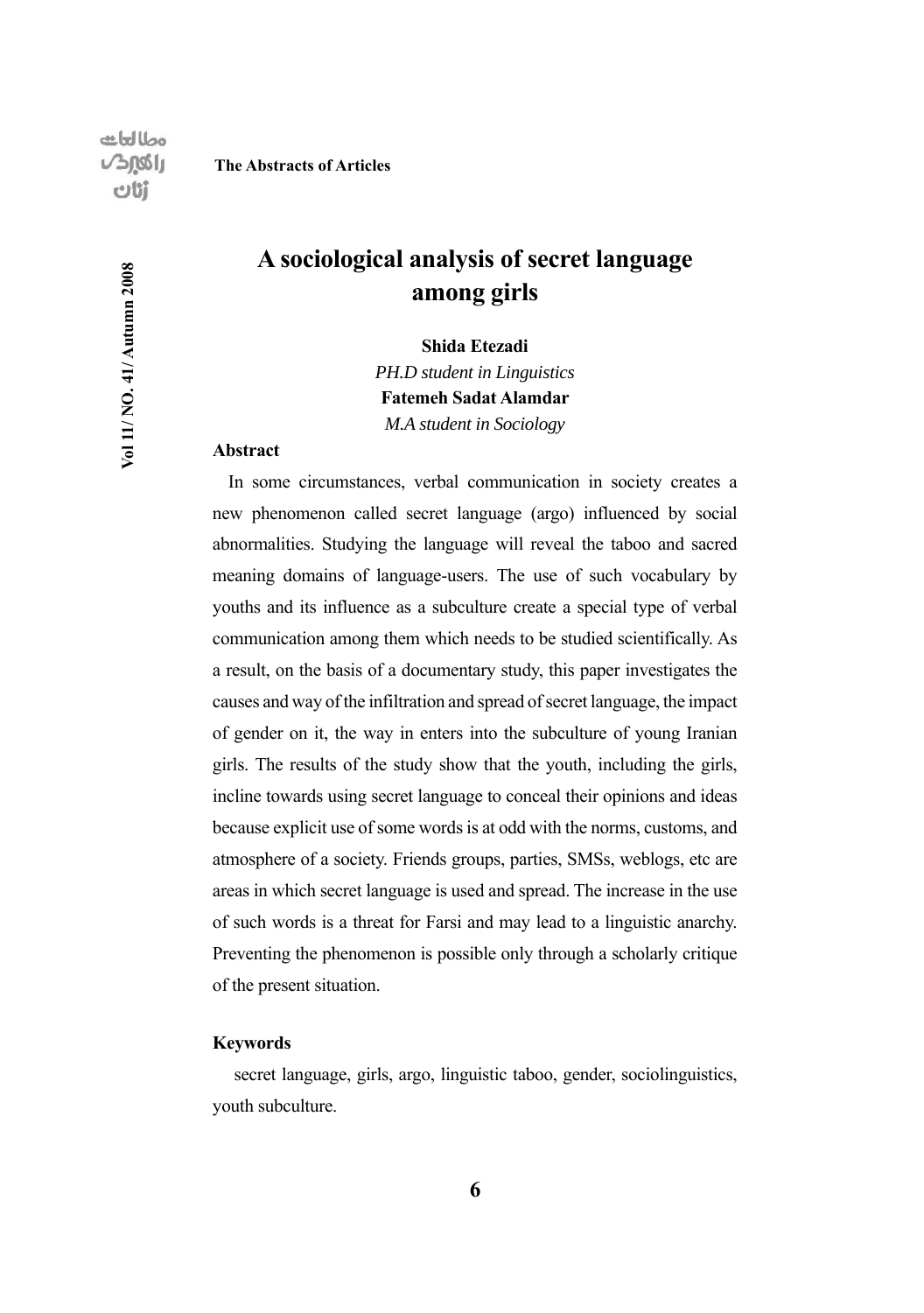مطالعات  $J<sub>0001</sub>$ tilo

**Vol 11/ NO. 41/ Autumn 2008**

Vol 11/ NO. 41/ Autumn 2008

### **A study of marriage limitations in Iran**

 **(On basis of 2006 Head Count)**

**Vakil Ahmadi**

*PH.D Student in Demography Isfahan University Sociology Department* **Reza Hemmati**

*PH.D Student in Demography Isfahan University Sociology Department*

#### **Abstract**

The paper is to study the status of marriage and its limitations on the basis of secondary analysis and the data obtained from the 2006 head count. The results show that the ratio of unmarried population is different concerning age groups, and urban and rural areas. In addition, with the rise of level of education, the level of unmarried population increases, though this increase for both sexes in rural areas is more than that in urban areas. The results of calculating marriage limitations too show that up to 2011 the girls have limitations, while 2011- 2021 the boys will have such limitations. However, this limitation is not much intense and the youths will be able to cope with the flexible market of marriage and the agebased distribution of the available partners.

#### **Keywords**

marriage, marriage limitations, women, education, sex ratio, 2006 head count.